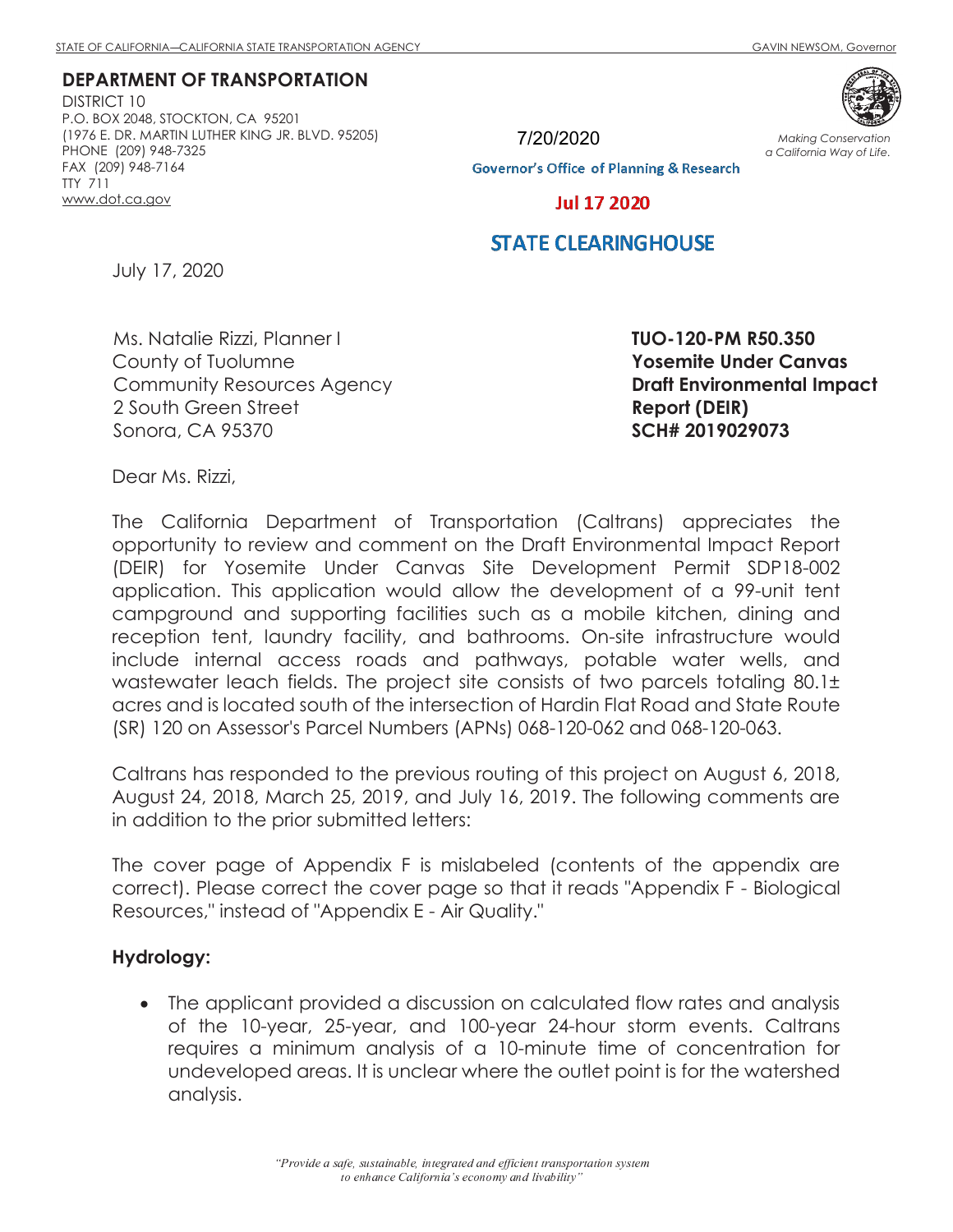Ms. Natalie Rizzi July 17, 2020 Page 2

- · The applicant will need to calculate runoff peak discharges for 10-year and 100-year storm events for Pre and Post construction.
- · There is contradicting documentation that potential stormwater treatment facilities are located in Appendix A in the DEIR, However, upon review, there were no exhibits provided. Please provide exhibits for Appendix A.
- · Appendix G just provides the Hydrogeology Report and does not discuss the total Hydrology of the project.

# **Traffic Operations and Safety:**

· Caltrans requests a sight distance analysis of both directions at the Hardin Flat Road and SR 120 intersection.

# **Outdoor Advertising:**

Based on the project description, it is important to note that any advertising structure visible to the National Highway System (NHS), which in this case includes SR 120, is subject to the provisions of the California Outdoor Advertising Act outlined in Business and Professions Code Section 5200 et seq. Any advertising structure that displays off-premise commercial copy visible from the NHS will require a permit from the Office of Outdoor Advertising (ODA). Any advertising structure that only advertises goods and services available on-premise will not require a permit from ODA, provided it adheres to the provisions of Business and Professions Code Section 5272 and 5274 and California Code of Regulations 2243 and 2246. Each of the proposed advertising structures should refrain from operating in any of the conditions outlined in Business and Professions Code Section 5403. For questions related to the ODA permit application process please contact Kenneth Parmelee at (916) 651-9327.

### **Encroachment Permit:**

If any project construction activities encroach into Caltrans Right-of-Way (ROW), the project proponent must submit an application for an Encroachment Permit to the Caltrans District 10 Permit Office. Appropriate environmental studies must be submitted with this application. These studies will include an analysis of potential impacts to any cultural sites, biological resources, hazardous waste locations, and/or other resources within Caltrans ROW at the project site(s). Please include California Environmental Quality Act (CEQA) documentation with supporting technical studies when submitting the Encroachment Permit. For more information please visit the Caltrans Website at: